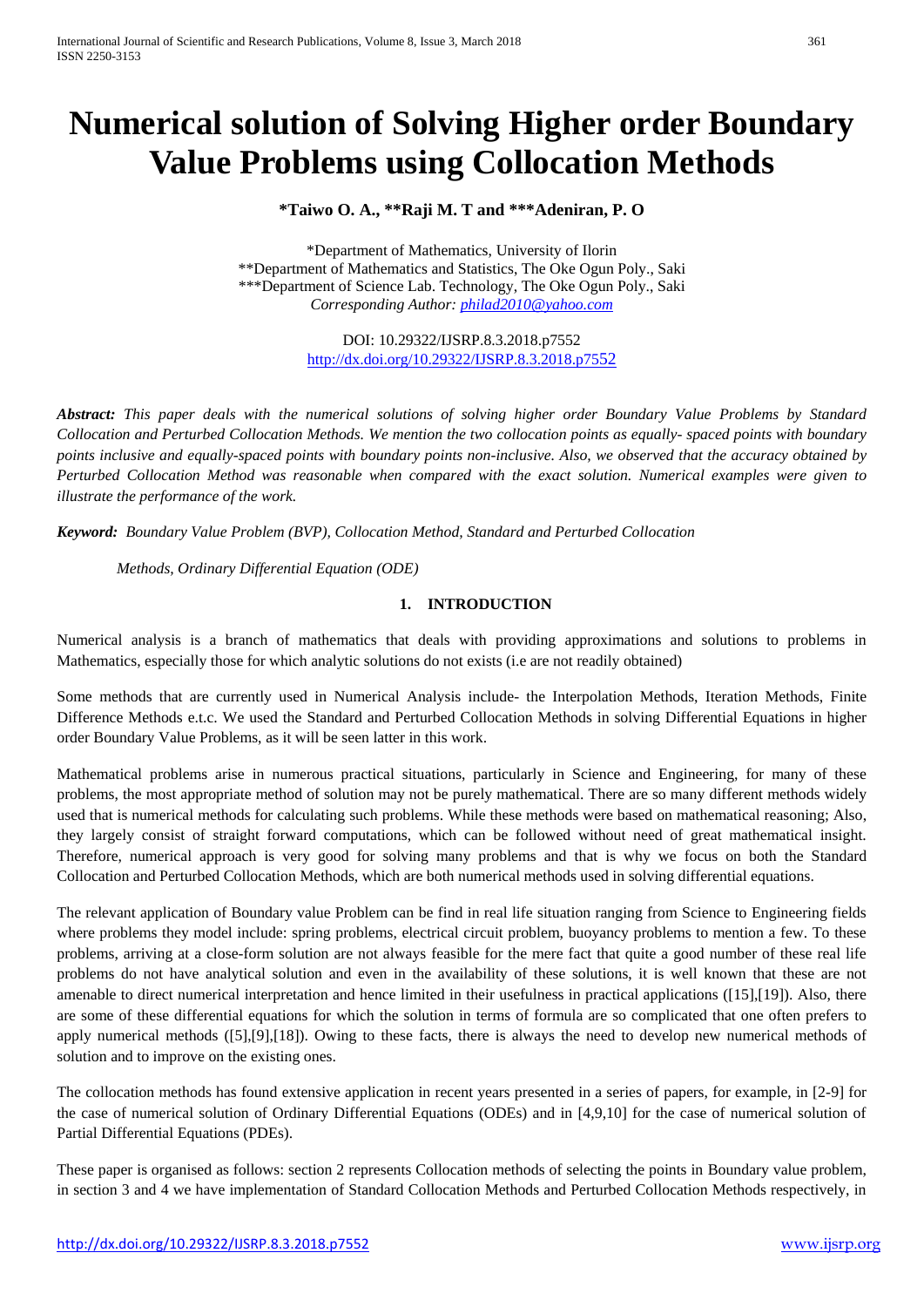International Journal of Scientific and Research Publications, Volume 8, Issue 3, March 2018 362 ISSN 2250-3153

section 5, there is error estimate, in section 6, we have illustrative examples are given and table of result were presented while conclusion drawn is in section 7.

## **2. COLLOCATION METHODS**

The order of an Ordinary Differential Equation (ODE) is the highest derivative in the equation, and a Boundary Value Problem (BVP) is one that is specified at certain boundary points, with conditions attached to the boundary point.

Consider the fourth order Boundary value problem (BVP) of the form:

$$
y^{iv} = f(x, y, y', y'', y'''), \qquad a \le x \le b
$$

together with the boundary conditions

| $y(a) = 0$     | 2 |
|----------------|---|
| $y^{i}(a) = 0$ | 3 |
| $y(b) = 1$     | 4 |
| $y'(b) = 1$    |   |

where a and b are the boundary points, and 0 and 1 are the boundary conditions for the points a and b.

Collocation method as one of the broad class methods of Weighted Residual (MWR) evoloved as a variable techniques for the solution of a broad class of problem. The technique as adapted in this paper involves constructing approximating solution of the form:

$$
y_N(x) = \sum_{i=0}^N a_i x^i
$$
6

where N is the degree of the approximant and  $i = 0(1)N$ .

which forms a solution to the given equation (1), now equation 6 can be expanded depending on the value of N used to have,

$$
y_N(x) = a_0 + a_1 x + a_2 x^2 + \dots + a_N x^N
$$

which is then differentiated to the order of the original equation(1), and substituted into equation(1). Two methods of selecting these points are considered in the following sub-sections.

#### **a. Collocating at equally-spaced point(Boundary points non-inclusive)**

The technique here demands that instead of collocating at points on zeros of x, the collocation points are determined by the use of:

$$
x_k = a + \frac{(b-a)k}{N} \qquad ; k = 1, 2, 3, \dots N - 1
$$

Where a and b are respectively the lower and upper bound of the interval, N is the chosen degree of the solution.

It is to be noted that equation(8) yields points that are located within the interval of consideration without the inclusion of boundary points a and b.

## **b. Collocating at equally-spaced point (Boundary Points inclusive)**

We hereby choose collocation points such that x, is spread across the given interval with the boundary point included. These points are determined by the use of: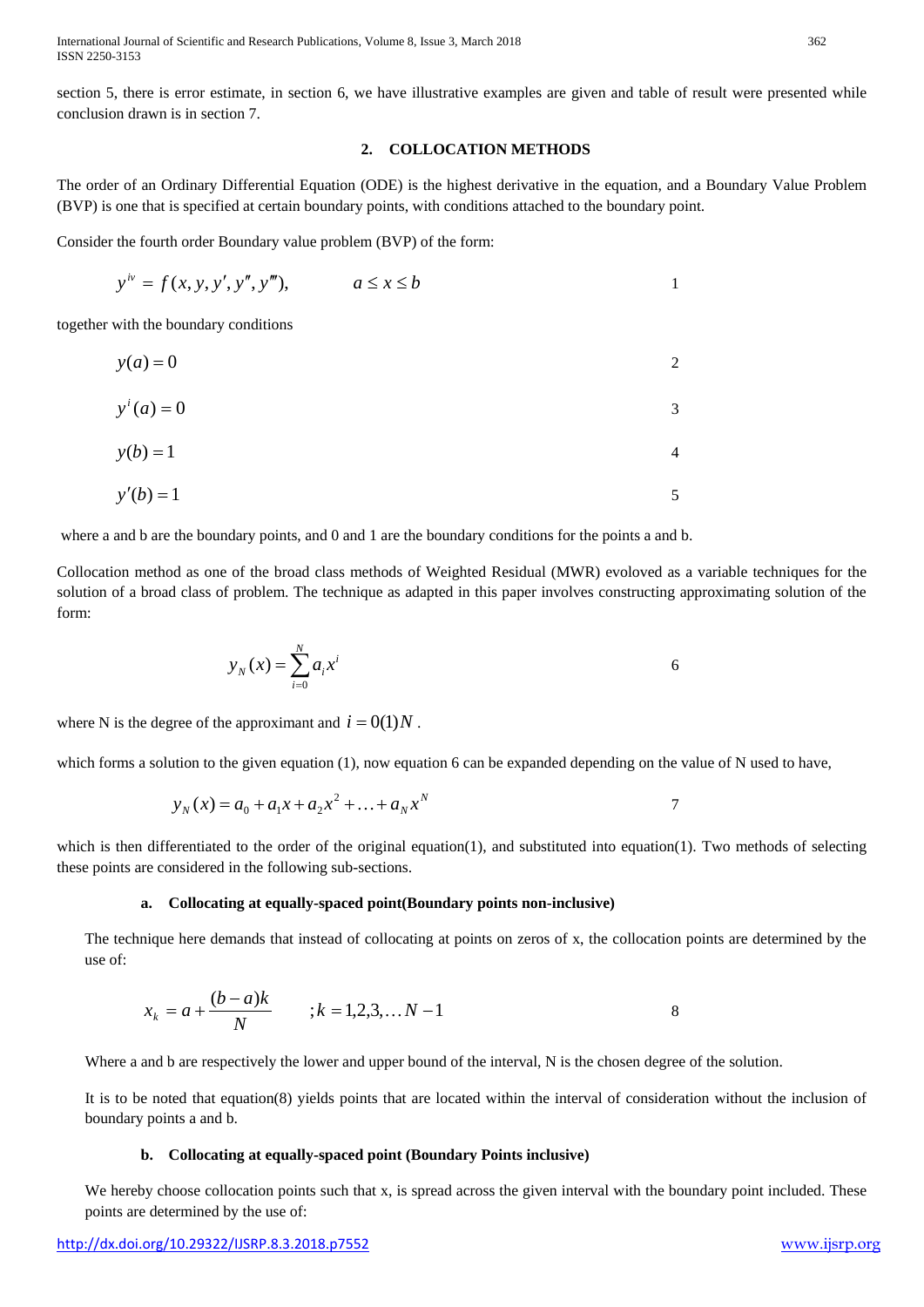International Journal of Scientific and Research Publications, Volume 8, Issue 3, March 2018 363 ISSN 2250-3153

$$
x_k = a + \frac{(b-a)k}{N-2} \qquad ; k = 1, 2, 3, \dots N-2
$$

Where all parameters are as defined above

## **3. STANDARD COLLOCATION METHODS**

In this method we shall assume an approximate solution of the form in equation (6), where N is the degree of the approximant and  $a_i(i \geq 0)$  are to be determined.

Thus, equation  $(6)$  is then substituted into equations  $(1)-(5)$  to have

$$
y_N^{iv}(x) = f(x, y_N(x), y_N'(x), y_N''(x), y_N'''(x))
$$

together with the boundary conditions

 $y_N(a) = \alpha$  11

$$
y'_{N}(a) = \alpha'
$$

$$
y_N(b) = \beta \tag{13}
$$

$$
y'_{N}(b) = \beta'
$$

Hence, equation (10) is then collocated at point  $x = x_k$ , to have

$$
y_N^{iv}(x_k) = f(x_k, y_N(x_k), y_N'(x_k), y_N''(x_k), y_N'''(x_k))
$$

Where 
$$
x_k = a + \frac{(b-a)k}{N-2}
$$
 ;  $k = 1, 2, 3, \dots N-3$  16

Thus, equation (15) gives rise to  $(N-3)$  algebraic system of equations, with  $(N + i)$  unknown constants.

Four extra equations are obtained using equations (11)-(14). Altogether, we obtain  $(N + 1)$  algebraic linear equation with  $(N + 1)$ unknown constants. These  $(N + 1)$  algebraic equation are then solved using Gaussian elimination to obtain the unknown constant  $a_i(i \ge 0)$  which are then substituted back into our approximate solution given by equation(6)

#### **4. PERTURBED COLLOCATION METHODS**

In this method we shall assume an approximate solution of the form in equation (6), where N is the degree of the approximant and  $a_i(i \geq 0)$  are to be determined.

Thus, equation  $(6)$  is then substituted into equations  $(1)-(5)$  to have

$$
y_N^{\nu}(x) = f(x, y_N(x), y_N'(x), y_N''(x), y_N'''(x)) + H_N(x)
$$

Where  $H_N(x)$  is defined by

$$
H_N(x) = \tau_1 T_N(x) + \tau_2 T_{N-1}(x) + \tau_3 T_{N-2}(x) + \tau_4 T_{N-3}(x)
$$

and  $\tau_1, \tau_2, \tau_3$  and  $\tau_4$  are free Tau parameters,  $T_N(x)$  is the Chebyshev polynomials defined by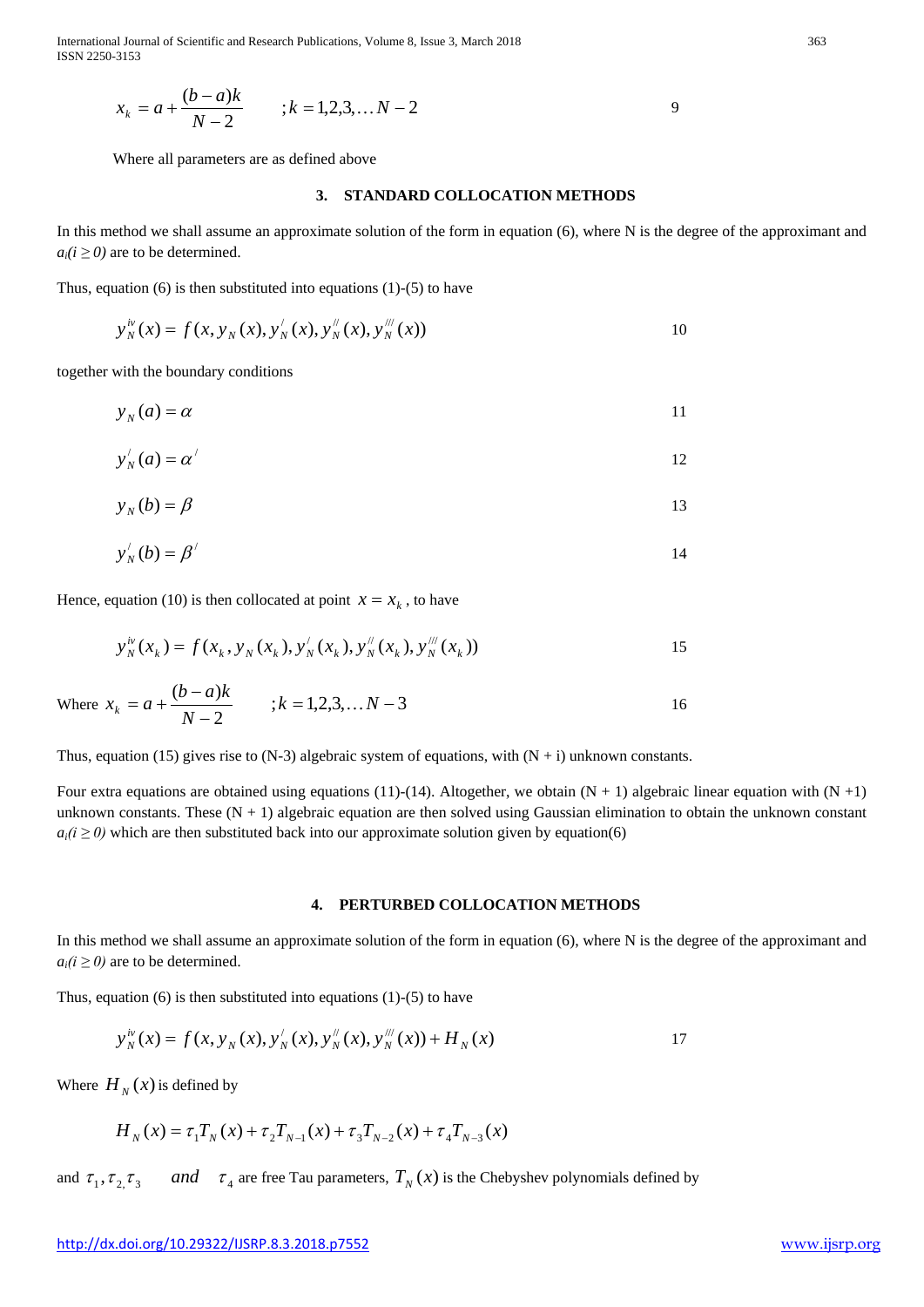International Journal of Scientific and Research Publications, Volume 8, Issue 3, March 2018 364 ISSN 2250-3153

$$
T_N(x) = \cos(N\cos^{-1}x); \quad -1 \le x \le 1
$$

Thus, equation(17) is then collocated at points  $x = x_k$ , to have

$$
y_N^{iv}(x_k) = f(x_k, y_N(x_k), y_N'(x_k), y_N''(x_k), y_N'''(x_k)) + H_N(x_k)
$$

Where 
$$
x_k = a + \frac{(b-a)k}{N+2}
$$
 ;  $k = 1, 2, 3, \dots N + 1$  20

Thus, equation (20) give rise to  $(N+1)$  algebraic system of equations, with  $(N + 5)$  unknown constants.

Four extra equations are obtained using equations (11)-(14). Altogether, we obtain (N +5) algebraic linear equation with (N +5) unknown constants. These  $(N + 5)$  algebraic equation are then solved using Gaussian elimination to obtain the unknown constant  $a_i(i \geq 0)$  which are then substituted back into our approximate solution given by equation(6).

#### 5. **ERROR ESTIMATE**

In this section, an error estimator for the approximate solution of (6) is obtained. We defined  $e_N(x) = y(x) - y_N(x)$  as the error function of the approximate solution  $y_N(x)$  to  $y(x)$ , where,  $y(x)$  is the exact solution and  $y_N(x)$  is the approximate solution computed for various values of N.

## **6. NUMERICAL EXAMPLES**

Given below are numerical examples to illustrate the simplicity and the applicability of the discussed method.

Example 1: Consider the fourth order boundary value problem

$$
y^{iv}(x) - 3601y'''(x) + 3600y(x) = 1 + 1800x^2
$$

with boundary conditions

| $y(0) = 1$  | 22 |
|-------------|----|
| $y'(1) = 1$ | 23 |

$$
y(1) = 1.5 + Sinh(1)
$$

$$
y'(1) = 1 + \cosh(1) \tag{25}
$$

with the exact solution  $y(x) = 1 + 0.5x^2 + Sinh(x)$ .

## **TABLE OF VALUES (RESULTS)**

Table 1 of example 1

| $\boldsymbol{\mathrm{X}}$ | Exact        | Standard       | Perturbed      | of<br>Error | of<br>Error  |
|---------------------------|--------------|----------------|----------------|-------------|--------------|
|                           |              | method of case | method of case | Standard    | Perturbed    |
|                           |              | $N = 6$        | $N = 6$        | Method      | Method       |
|                           | 1.0          | 1.0            | 1.0            |             |              |
| 0.1                       | 1.10516675   | 1.105158218    | 1.105171239    | 8.532E-4    | 4.489E-6     |
| 0.2                       | 1.221336003  | 1.221309009    | 1.221341159    | 2.6994E-5   | 5.156E-6     |
| 0.3                       | 1.34920293   | 1.349472069    | 1.349511098    | 4.8224E-5   | 9.195E-6     |
| 0.4                       | 1.4907522326 | 1.490683204    | 1.490711716    | 6.9122E-5   | $4.061E - 5$ |
| 0.5                       | 1.646095306  | 1.64605783     | 1.646011146    | 8.9522E-5   | 8.416E-5     |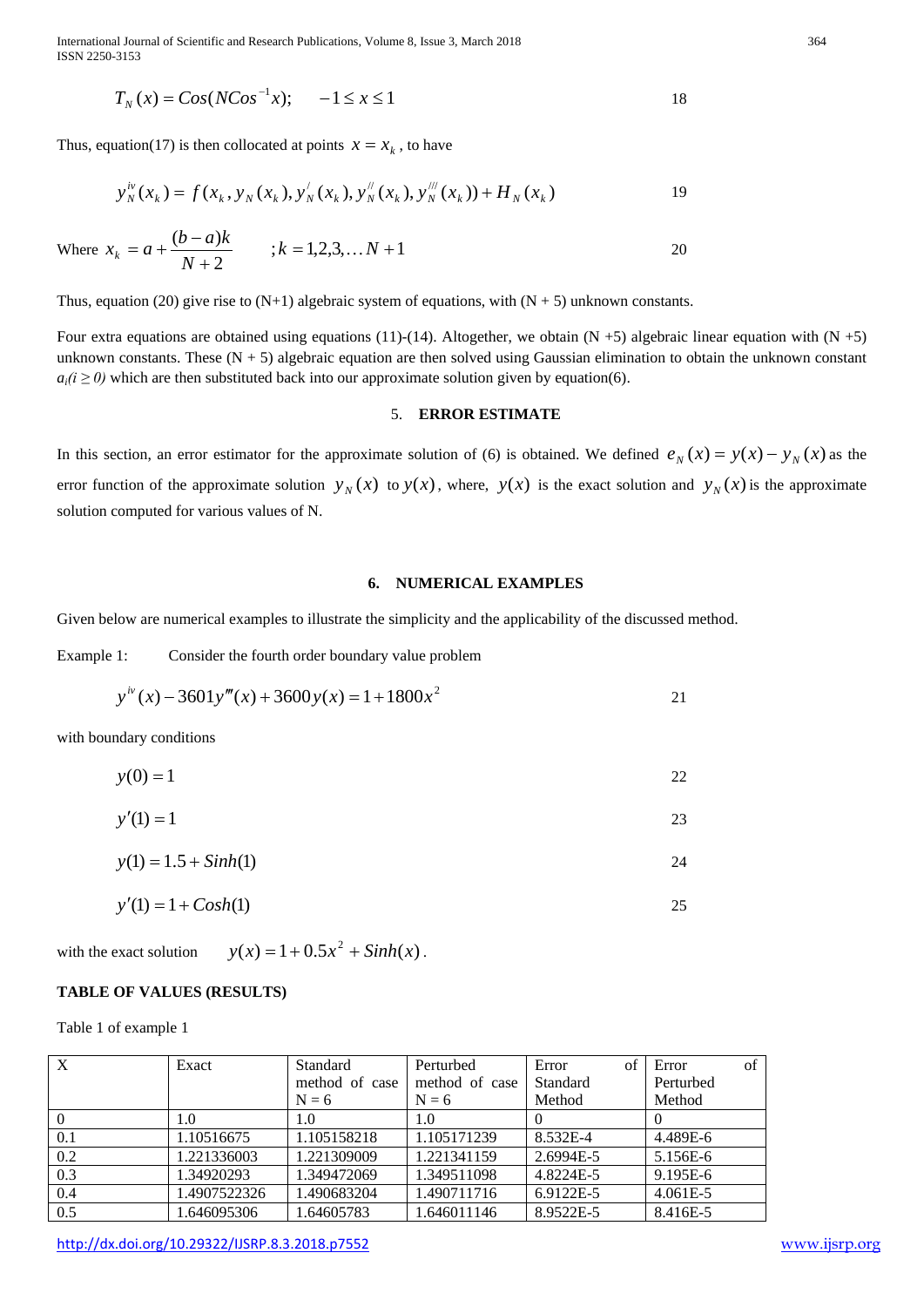| 0.6 | 1.816653582 | 1.816542761 | 1.816523029 | 1.10821E-5 | 1.306E-4   |
|-----|-------------|-------------|-------------|------------|------------|
| 0.7 | 2.003583702 | 2.003449265 | 2.003414421 | 1.34437E-4 | 1.6928E-4  |
| 0.8 | 2.208105982 | 2.207945751 | 2.207913576 | 1.60231E-4 | 1.9241E-4  |
| 0.9 | 2.431516726 | 2.431331719 | 2.431317603 | 1.8501E-4  | 1.9912E-4  |
| 1.0 | 2.675201194 | 2.675000001 | 2.675000001 | 2.01193E-4 | 2.01193E-4 |

The above table observed that the order of errors of Standard Collocation Method and Perturbed Collocation Methods are almost the same, but that of Perturbed Method having a slightly greater degree of accuracy. The order of the power of the error starts at - 6 and ends at -4 in table 1 as we move higher in the interval 0-1.

EXAMPLE 2: Consider the fourth order BVP

$$
y^{iv}(x) + y'''(x) = 0, \qquad 0 \le x \le \frac{\pi}{2}
$$

together with the boundary conditions

$$
y(1) = 0
$$
  $27$   $y(\frac{\pi}{2}) = 0$ 

$$
y'''(0) - 5y'(0) = 0
$$

and

$$
y'''(\tfrac{\pi}{2}) - 50y(\tfrac{\pi}{2}) = -0.25
$$

with the exact solution of the problem given by

$$
y(x) = (444 - 100x)^{-1}(1 - x - Cos(x) - 1.2Sin(x)).
$$

# Table 2 of Example 2

| X                       | Exact           | Standard method | Perturbed method | Error of Standard | Error of Perturbed |
|-------------------------|-----------------|-----------------|------------------|-------------------|--------------------|
|                         |                 | of case $N=6$   | of case $N=6$    | Method            | Method             |
| $\Omega$                | $\Omega$        | $\Omega$        | $\Omega$         | $\theta$          | $\Omega$           |
| $\pi$<br>12             | $-6.3968212E-4$ | 6.3826931E-4    | 6.39916281E-4    | 1.27795144E-3     | 1.2795984E-3       |
| $\pi$<br>6              | $-1.3648323E-3$ | 1.6208785E-3    | 1.62450998E-3    | 2.98571085E-3     | 2.98934229E-3      |
| $\pi$<br>$\overline{4}$ | $-2.1938178E-3$ | 2.74324438E-3   | 2.74876526E-3    | 4.93706208E-3     | 4.94258304E-3      |
| $\pi$<br>$\frac{1}{3}$  | $-3.1506750E-3$ | 3.79129773E-3   | 3.79812558E-3    | 6.94197269E-3     | 6.94880049E-3      |
| $5\pi$<br>12            | -4.2674796E-3   | 4.55603213E-3   | 4.58304239E-3    | 8.82351169E-3     | 8.83052196E-3      |
| $\pi$<br>$\overline{2}$ | $-5.5880143E-3$ | 4.84776841E-3   | 4.864883201E-3   | 1.043572267E-2    | 1.045289746E-2     |

2  $y(\frac{\pi}{e}) =$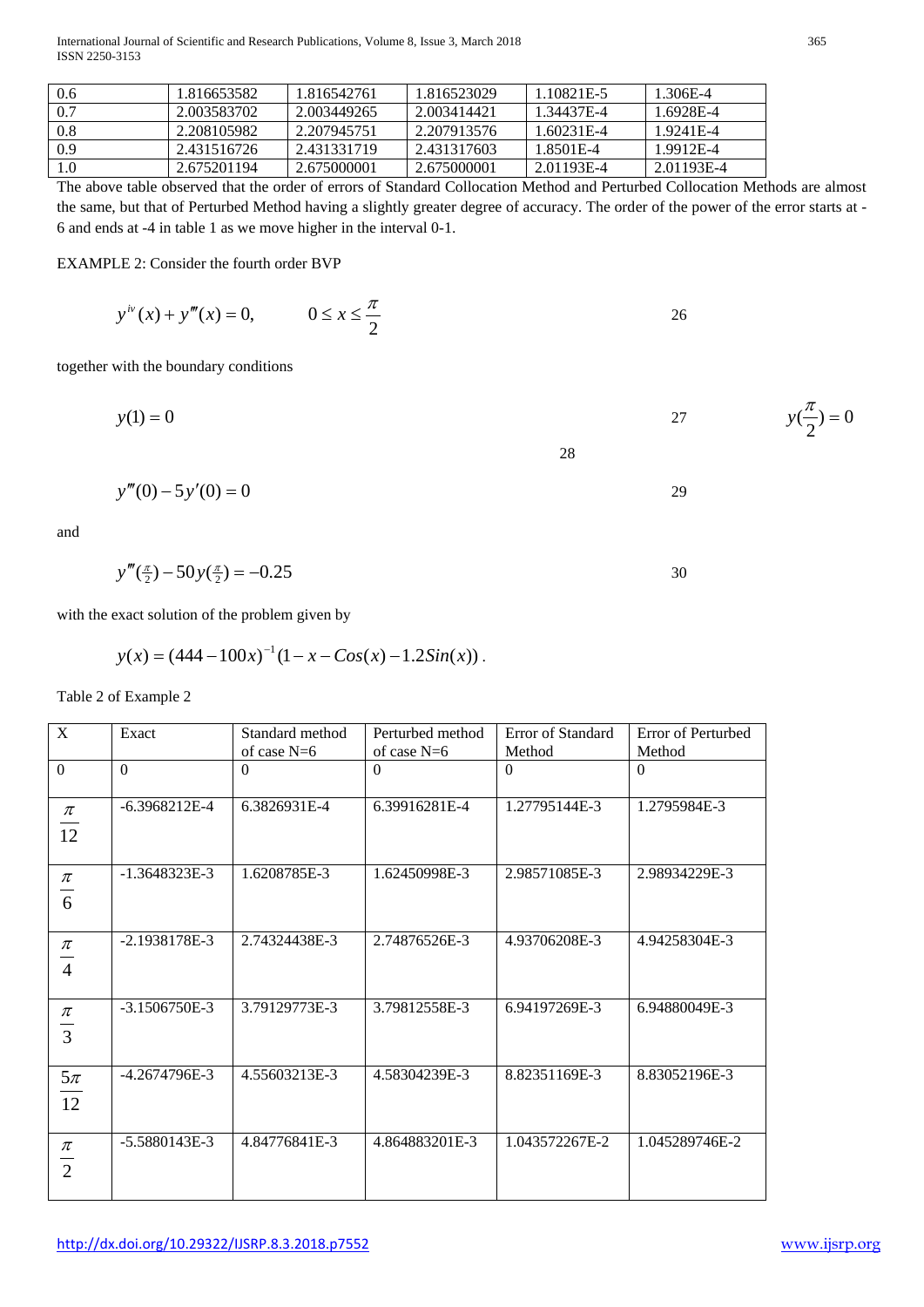The above table observed that the order of errors of Standard Collocation Method and Perturbed Collocation Method are almost the same, but that of Perturbed Method having a slightly greater degree of accuracy. The order of the power of the error starts at

power -3 and ends at -2 in table 2 as we move in the interval  $0 - \frac{2}{2}$  $0-\frac{\pi}{2}$ .

## **7. CONCLUSION**

From table 1 and 2, it was observed that the Standard Collocation and Perturbed Collocation Method were both accurate methods (i.e Numerically) of solving higher order boundary value problems with the perturbed Collocation having slightly greater degree of accuracy than Standard Collocation Method, but Perturbed Collocation Method involving more tedious work when compared to the Standard Collocation Method.

## **REFERENCE**

- 1. Atiknson K.E.(1978) "An Introduction to Numerical Analysis". John Wiley and Sons N. Y.
- 2. Crisci M. R. (1992) "Stability Results for one step Discretized Collocation Methods in the

Numerical Treatment of Volterra Integral Equations". Math. Comput. 58 (197) pp. 119-134.

- 3. Chuong N. M. and Tuan, N.V. (1995) "Spline Collocation Methods for Fredholm Integro-Differential Equations of Second Order", Acta Math. Vietnamica 20 (1) pp. 85-98.
- 4. Chuong N. M. and Tuan N. V (1997) "Spline Collocation Methods for Fredholm- Volterra integro-Differential Equations of High Order", Vietnam J. Math. 25 (1) pp. 15-24.
- 5. David, S. B.(1987) "Finite Element Analysis from concepts to application", AT & T Bell

Laboratory, Whippany, New Jersey.

6. Donald G and Vincenzo C.(1988) "Numerical Analysis for Applied Mathematics Science and

Engineering". Addison Weley Publicity Company.

- 7. El-Daou M. K. and Khajah H. G (1997) "Iterated Solutions of Linear Operator Equations with the Tau Method", Math. Comput. 66 (217) pp. 207-213.
- 8. Gottlieb D. and Orszag S. A (1986) "Numerical Analysis of Spectral Methods", SIAM, Philadephia, 4<sup>th</sup> print.
- 9. Grewal, B.S.(2005) "Numerical methods in Engineering & Science".  $7<sup>th</sup>$  ed. Kanna Publishers, Delhi.
- 10. Hosseini Aliabadi M. and Ortiz, E. L. (1987) "On the Numerical Behavior of different formulations of Tau Method for the treatment of Differential Inclusions", Proceedings of the Second International Symposium on Numerical Analysis, Prague.
- 11. Hosseini Aliabadi M. and Ortiz, E. L. (1998) "Numerical treatment of Moving and Free Boundary Value Problems with the Tau Method", Computing Mathematical Application 35 (8) pp. 53-61.
- 12. Hosseini Aliabadi M. and Ortiz, E. L. (1988) "Numerical Solution of Feedback Control Systems Equations". Appl. Mathematics Lett. 1 (1) pp. 3-6.
- 13. Hosseini Aliabadi M. and Ortiz, E. L. (1991) "A Tau Method based on Non-Uniform Space Time Elements for the Numerical Simulation of Solitons", Comput. Math. Appl. 22 (9) pp. 7-19.
- 14. Hosseini Aliabadi M.(2000)"The Buchstab's function and the Operational Tau Method", Korean J. Comput. Appl. Math. 7 (3) pp. 673-683.
- 15. Richard B.(2003) "Differential Equations", Schaums Outline Series, McGRAW-HILL.
- 16. Sastry S. S.(1986)"Engineering Mathematics Volume II". Prentice-Hall of India Private

Limited New Delhi.

17. Stroud K. A.(2003)"Advanced Engineering Mathematics" Fourth Edition. Palgrave Macmillan,